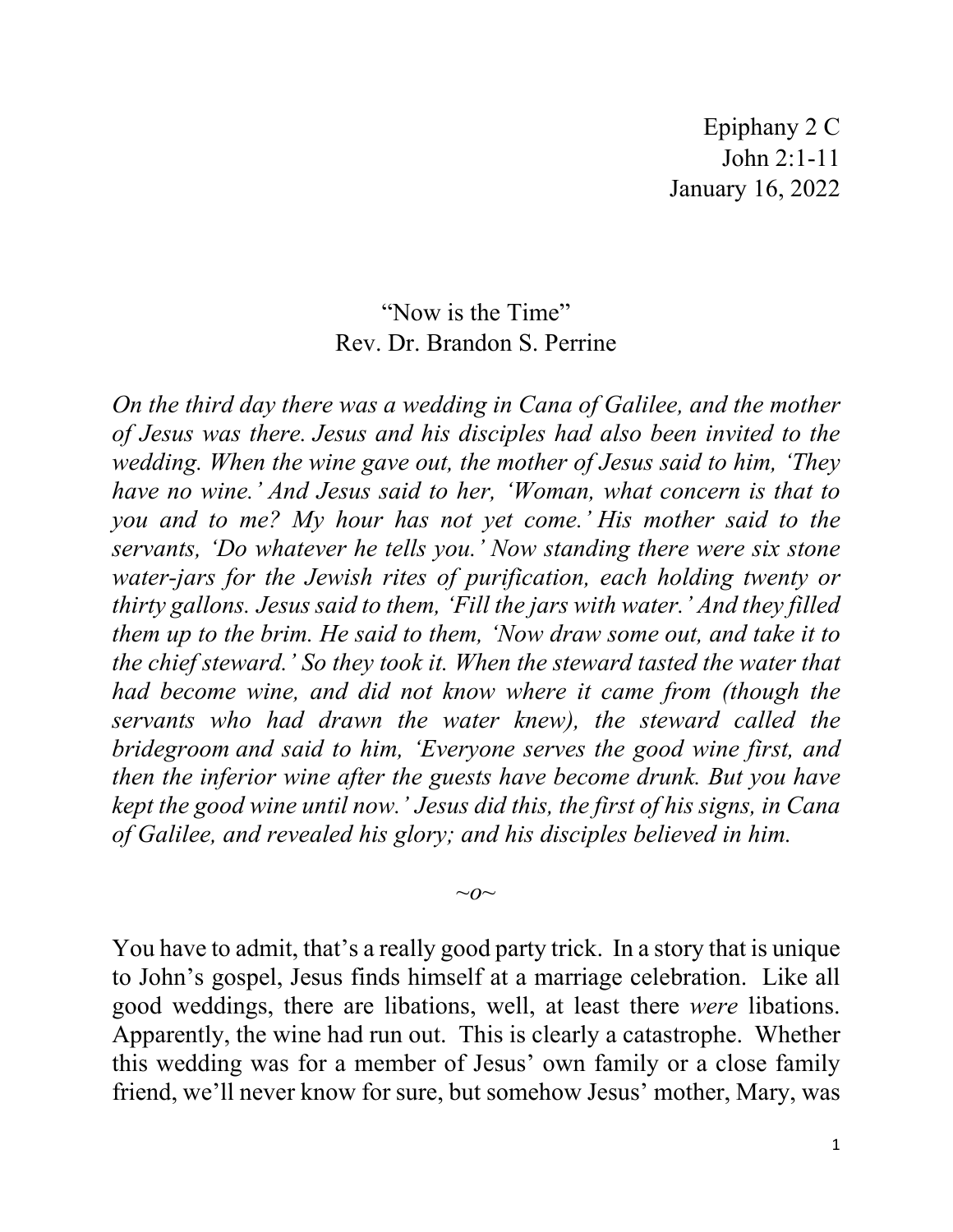informed that there was nothing left to drink and she took the problem to Jesus. "What concern is that to you and to me?" he responded. "Not my problem." A bit presumptuously, Mary instructed the servants to do whatever he would tell them.

Jesus noticed six large jars and had them filled with water. Then, he told them to take some of the water to the steward of the feast. When the steward tasted it, he went directly to the groom and said, "Everyone serves the good wine first, and then the inferior wine after the guests have become drunk. But you have kept the good wine until now!" Whether the steward himself had already had too much to drink and couldn't tell the difference between wine and water, we'll never really know. We can, however, infer from this story that whether he wanted to or not, Jesus responded to the perceived urgency of the situation, using what was at hand, and the wedding guests were satisfied.

Tomorrow, we celebrate Martin Luther King Day, in honor of the civil rights leader's birthday. Doing a bit of reading on the establishment of MLK Day, I was surprised to learn that in Alabama and Mississippi, King's birth is still celebrated on the same day as that of Confederate general, Robert E. Lee. I don't think it's necessary to point out the irony of celebrating these two particular individuals on the same day: one a celebrated leader in the battle for equality and justice, the other a celebrated general in a failed attempt to secede from the union over that same equality and justice. The simple fact that this still happens in our nation is proof enough that there is still work to do in the fight for racial justice.

Perhaps surprisingly, I see a striking parallel between Jesus and the wedding at Cana and the ongoing struggle against racism in America. When Mary delivered the news to Jesus that the drinks were done, his response was: "what concern is that to you and to me?" Unfortunately, that's too often been the response of white Americans, who recognize that there is a problem in this nation for people of color, but leave it for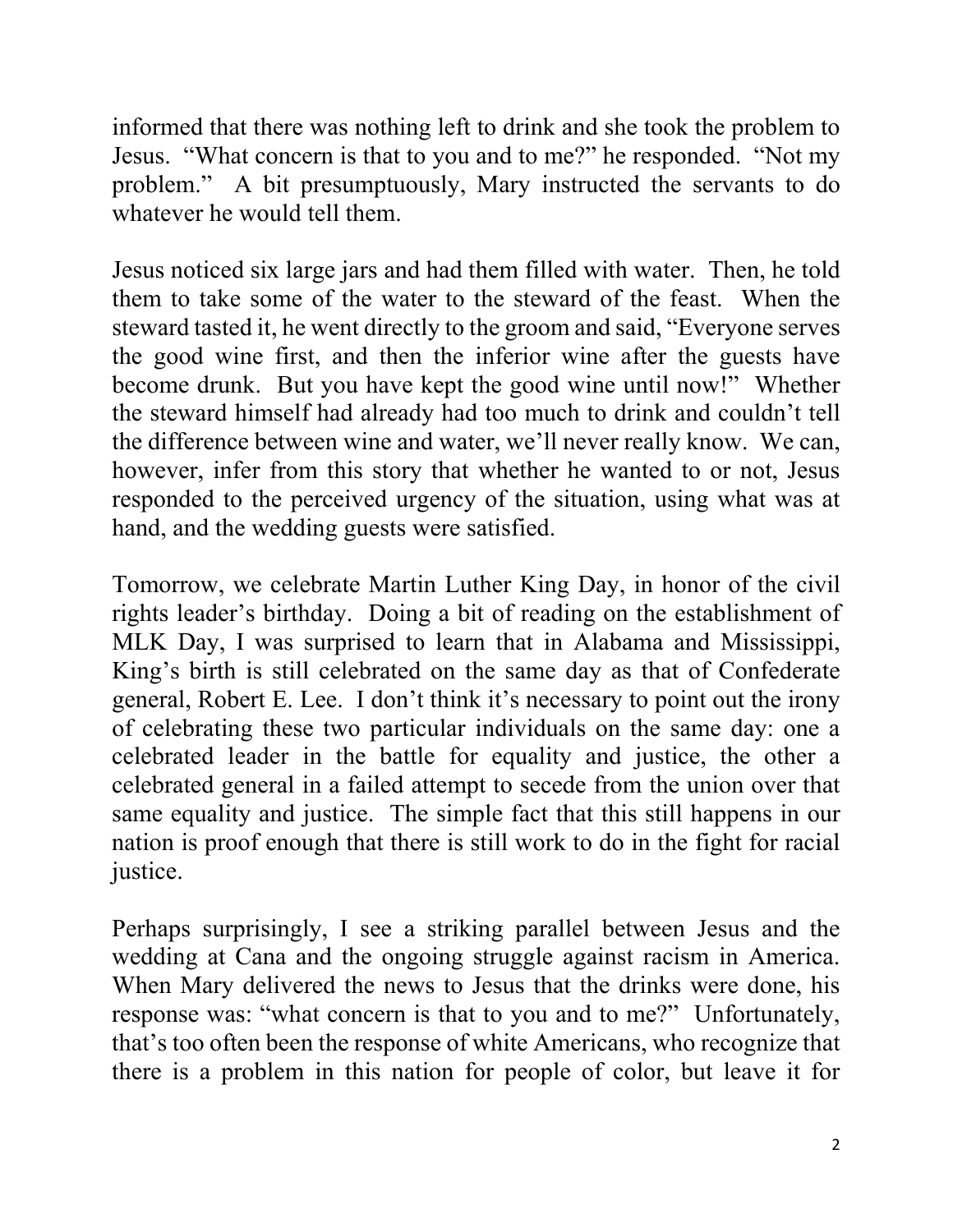someone else to solve. But Jesus didn't walk away, did he? Instead, he did something about it.

Poet Eric Pankey described Jesus' action at that wedding feast poignantly. He wrote:

To take what is closest at hand And set a story in motion.

Not to make something from nothing, But, as at Cana, to be moved,

Even unwillingly, by need.<sup>[1](#page-2-0)</sup>

He expressively described Jesus as one who is "moved, even unwillingly, by need." People were thirsty at a wedding—that was definitely a need! And Jesus reluctantly responded—but he did respond. There is a need in our nation today. We are called to overcome our reluctance, to own that it is also our need (and ours to fix), and do something about it.

In his stirring speech at the historic Riverside Church in 1967, addressing a group of some 3,000 clergy and lay people, Martin Luther King, Jr. stated that, "[w]e are confronted with the fierce urgency of now." He continued:

In this unfolding conundrum of life and history there is such a thing as being too late. Procrastination is still the thief of time. Life often leaves us standing bare, naked and dejected with a lost opportunity. The "tide in the affairs of men" does not remain at the flood; it ebbs. We may cry out desperately for time to pause in her passage, but time is deaf to every plea and rushes on. Over the bleached bones and jumbled residue of numerous civilizations are written the pathetic words: "Too late."[2](#page-2-1)

<span id="page-2-0"></span><sup>&</sup>lt;sup>1</sup> Eric Pankey. "Apocrypha," Knopf, 1993.

<span id="page-2-1"></span><sup>&</sup>lt;sup>2</sup> Martin Luther King, Jr. "Beyond Vietnam: A Time to Break Silence," 1967.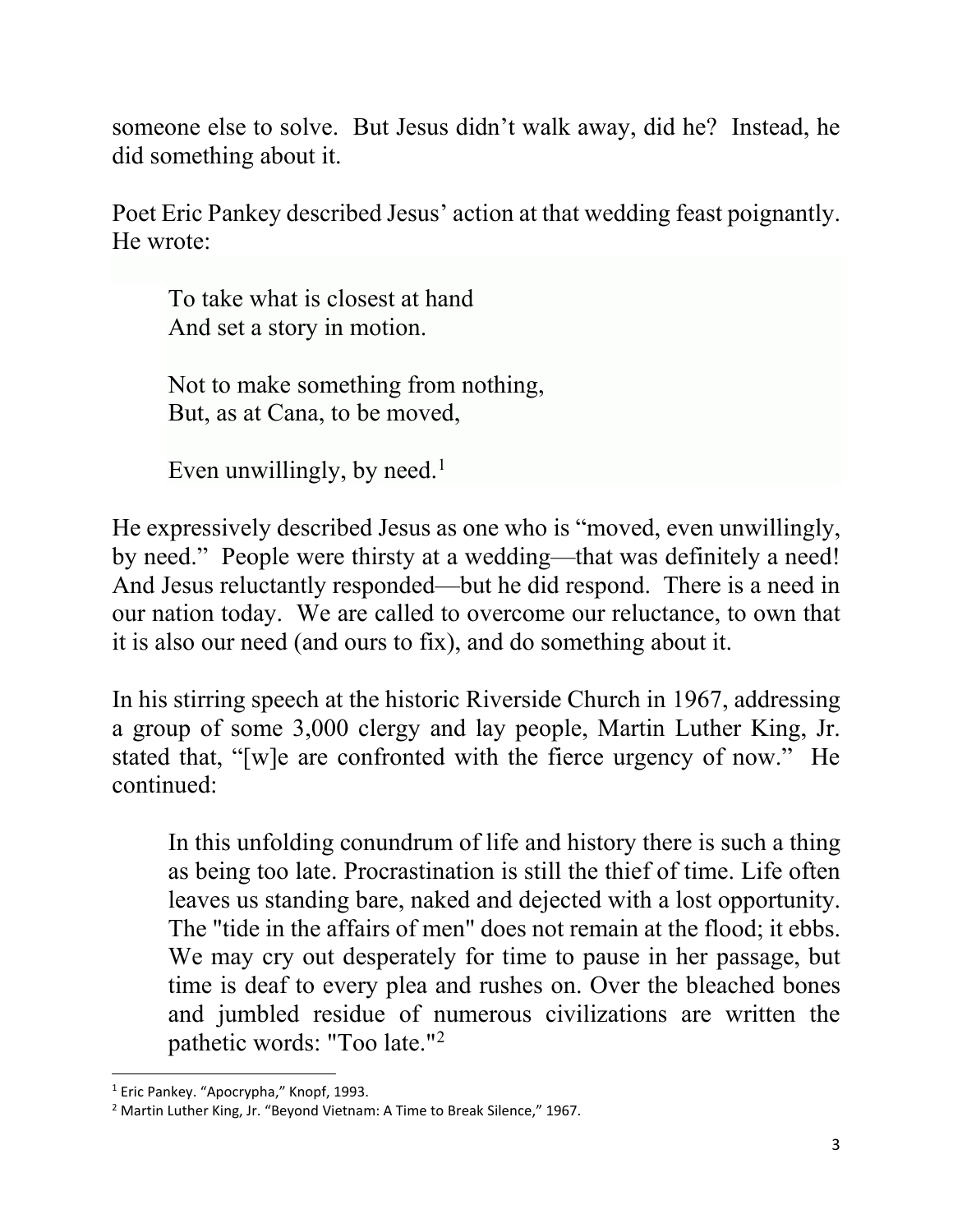Once again, I'm reminded of the story from John's gospel. For Mary, for the bride and groom and the guests at the party, the need was pressing the need was now. King's words remind us, almost 54 years after they were first uttered, that now is still the only time we're guaranteed to respond to need. You don't need me to tell you that the *need* is real. Racism is alive and well. White privilege is alive and well. Injustice for people of color in the housing market, the job market, and at the hands of the criminal justice system is alive and well. You don't need me to tell you that the *need* is real. My job is to tell you that the time is now. The time to do something about it is always now. So, what are *we* going to do about it?

Rather than giving you an abstract list of potential action steps to take in solving the problem of racism in America, I'd like to direct your attention to the insert in your worship folder titled "A Caring Challenge for Thinking People." Last September, the Cabinet authorized the creation of Students of the Beloved Community: The Social and Racial Justice Committee of New England Congregational Church. The mission statement of this new committee is as follows:

To continue and expand the work of our church's abolitionist founders by fighting systemic injustice; breaking down walls of separation, advantage or exclusion based on race; and embracing the common humanity of all.

This insert represents a first step in living into this mission. It's an invitation to all the members and friends of the New England Church Community to participate in one of five opportunities for learning and discussion. Each opportunity will last about 30 minutes and there is at least one for every age group.

Today, in response to the real need in our nation, I challenge each of you to do something about it. I challenge you to accept this Caring Challenge for Thinking People as a first step in responding to racism as a community of faith.